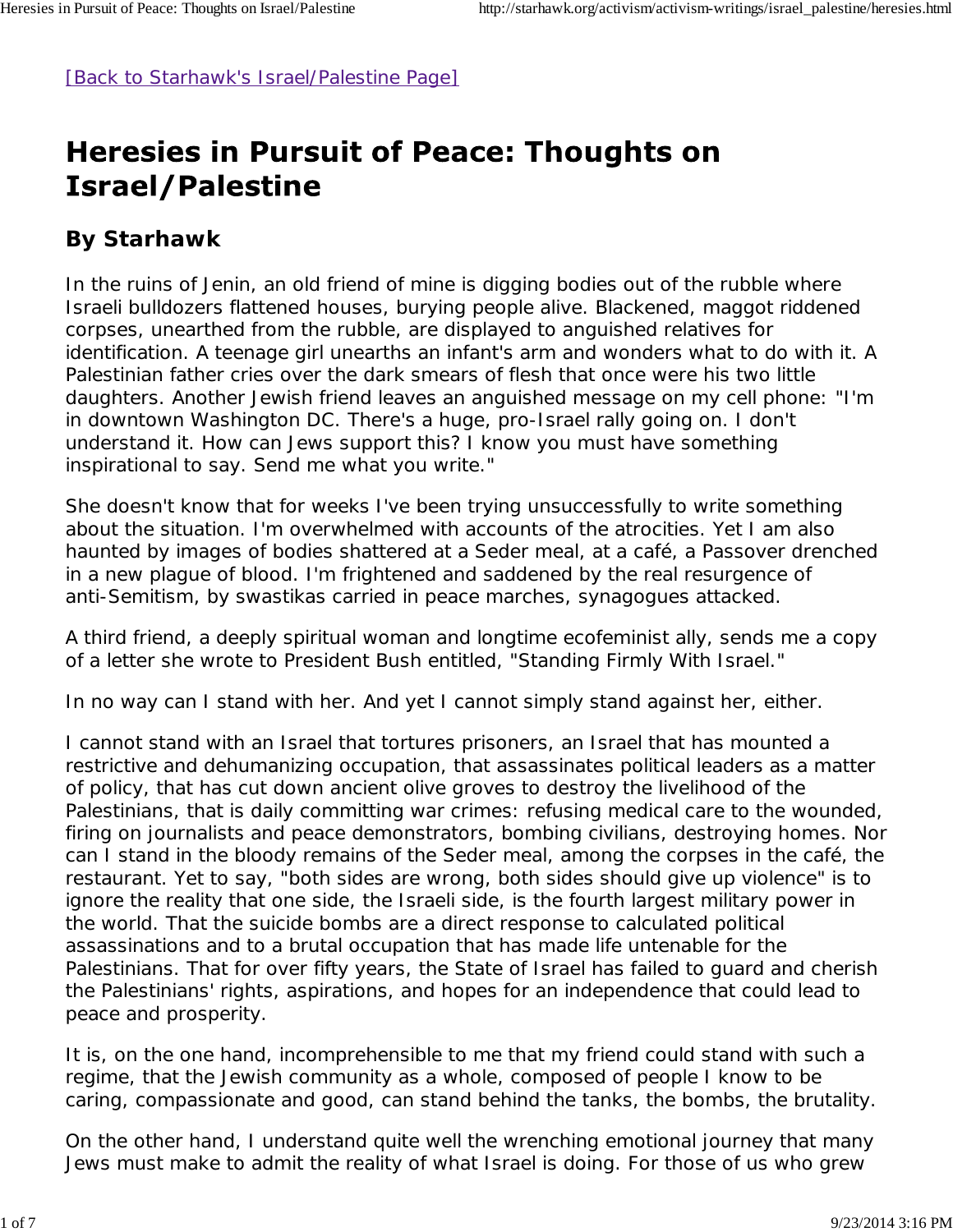up saving our pennies to plant trees in the Galil, who, snowbound in blizzards, celebrated the New Year of the Trees timed to the blossoming of almonds in the Judean hills, who ended every Seder with the prayer "Next year in Jerusalem," no other issue is so painful and sad.

I am a Jew who has spent her adult life as a voice for a different religion, a blatant Pagan whose spirituality is attuned to the Goddess of regeneration, not the God of my fathers. To Orthodox Jews, I'm a heretic, which gives me a certain freedom to say what I think. I was born into, raised in and acculturated by the post-war Jewish community, but I have not been immersed in that world for many years. I speak from the margins of the Jewish community. But I am still a Jew, and the view from the edge can sometimes be clearer than that from the center.

The San Francisco Chronicle writes a front page story about a school in Gaza where little Palestinian children are taught to hate Jews. I have no reason to doubt the truth of their story, although I question why they feature it front and center with no counterbalancing tale of, say, the International Solidarity Movement where Palestinians and Jews together risk themselves in nonviolent interventions for peace. The hate is real, and the fear it engenders is also real. Yet the story makes me consider what I was taught in ten or more years of Jewish education that included a teenaged summer spent on a kibbutz.

We never chanted, "Kill the Arabs". We were never told in so many words, 'Hate them.' Rather, we learned a more subtle discounting, a not-seeing, as if the Palestinians were not full human beings but rather a minor obstacle to the fulfillment of a dream, something to be moved aside, that didn't really count.

We were taught to be proud of the brave Zionist settlers and pioneers, the idealistic youth who fled the ghettoes and the pogroms of Europe to build a 'new' land. And I am proud, still, of their experiments in new ways of living, their awareness of women's rights, their courage in leaving home and family to escape oppression. But I understand now that they did not come into an empty place, and they did not come with the capability of truly seeing and respecting and honoring the people of the land. They came out of a Europe that had an unshakeable belief in its own cultural and racial superiority and had for centuries been appropriating the lands of darker peoples.

They came as the settlers came to the "New World", saying, "This land is ours by right, God gave it to us," The people who had lived there during those two thousand years of exile were an impediment. And so began the long litany of justifications: that the land didn't really belong to them but to the Turks or the British; that they weren't doing anything with it, had not made the desert bloom nor drained the swamps, and above all, that they hate us, are raised to hate us, with a hate irrational, implacable, and unchangeable.

The word for this sliding off of the glance, this NonSeeing, is racism. Less blatant, perhaps, than chanting "Kill, kill!" but with the same insidious results.

Yet to simply condemn Zionism as racism without acknowledging the context of centuries of racial hate against Jews from which it arose is to absolve those who have blood on their hands as well. Worse, it is to support the complacency of Jew haters and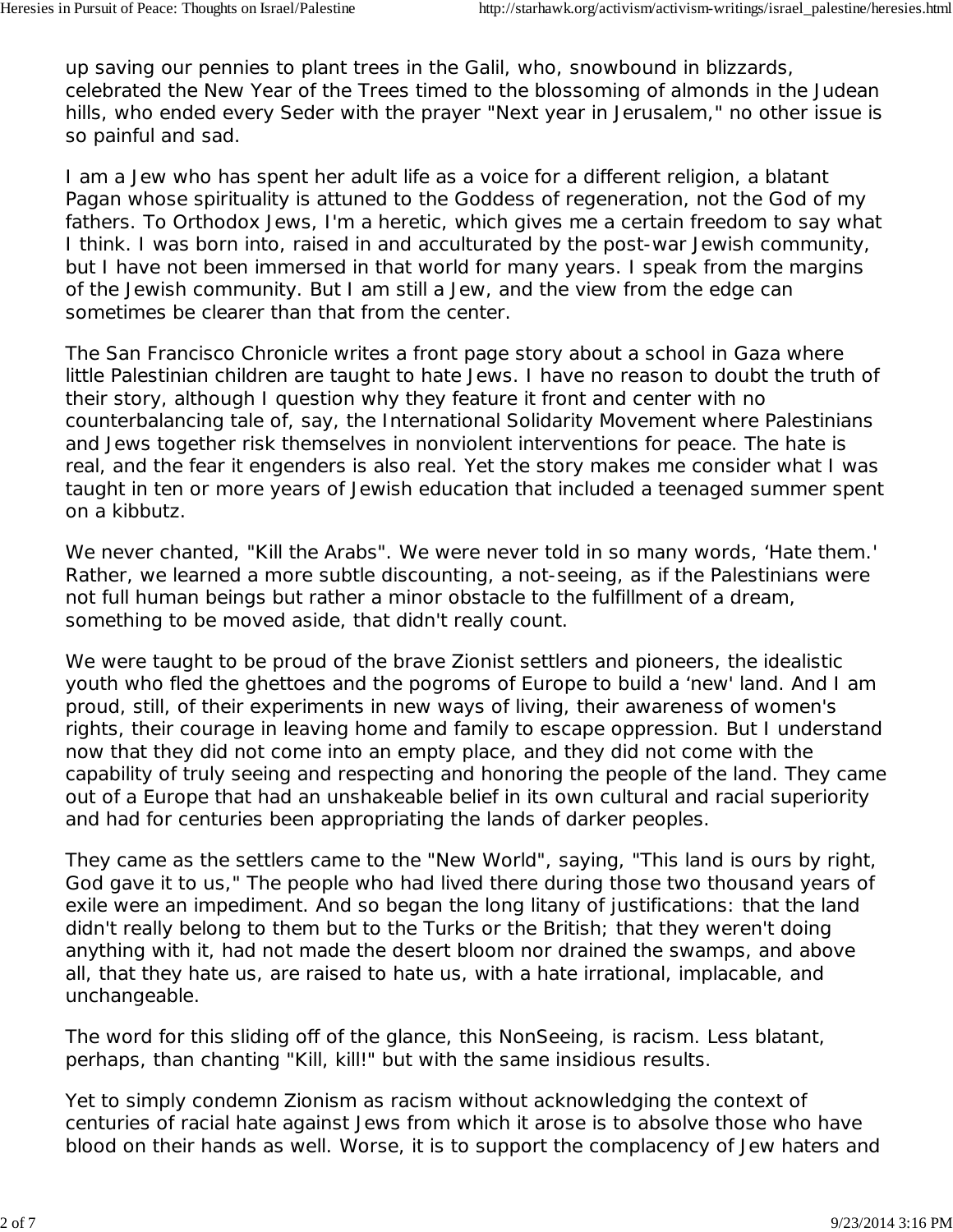fascists who now emerge into the open again. Israel has indeed served the interests of the Western powers in subjugating the Arab world. But Israel also arose out of an oppressed people's dream of liberation. To discount the oppression, to deny the strength and the beauty of the dream of a homeland, is to miss the full tragedy of what is happening now. Unless we understand the dream, we cannot truly comprehend the nightmare.

I know what Israel meant during my childhood in the fifties, to my family still reeling in shock from the revelations of the gas chambers and the ovens, still searching for news of lost relatives. Israel was the restitution for all the losses of the Holocaust. It was the thing that restored some meaning and some hope into a world utterly shattered by evil. It was the proof that Jews were not just passive victims but actors on the screen of history, capable of fighting back, of taking charge of our own destiny. It was the one safe place, the refuge in a hostile world.

And for some, it was the answer to the anguished question, "How can I believe in God in a world in which such things can happen?" To acknowledge the truth of what Israel is now doing is to face a grief so deep and overwhelming that it seems to suck away all hope, is to gasp again in the suffocation chambers, to cover our faces with the ashes from the ovens and know that there is no redemption, no silver lining, no happy ending, no good and noble thing that emerged to give dignity to these deaths. There is only the terrible cycle, of victims becoming victimizers, the abused perpetuating abuse. It is to look down and see the whip in our own hands, the jackboots on our own feet.

"Don't make the Nazi connection," a Jewish peace group warns. "It only feeds the right wing."

And yet the Nazi connection begs to be made.

It is true that the Israelis have not built extermination camps. It is true, although not immediately relevant, that other people in the world besides Jews have done and are doing bad things. Other atrocities occur daily. But it is also true that to attempt to erase a people, to destroy their culture, livelihood, and pride, is genocide.

A wan young woman, looking depressed, wanders through the Justice for Palestine rally, carrying a sign that says: "My father survived Auschwitz. His parents didn't. Orphaned, he fled to Israel."

Part of the horror of Jenin lies in her father's new kinship to the teenaged boy dug alive out of the rubble of his house where his parents and brothers and sisters now lie dead.

That parallel is a dark mirror that reveals how easily we become what we most despise. If we look into it open eyed, we face truths so painful they make it hardly bearable to be human. For this is not just about Jews and Germans, Israelis and Palestinians, not about how any one people is prone to evil. It's about us all. The capacity for cruelty, for inflicting horrific harm, exists in us all. All we need is to feel threatened, and to let our fear define our enemy as less than fully human, and the horrors of hell are unleashed.

If we don't like the Nazi parallel, we must refuse to become Nazis. We must remember that the Nazis played on the German sense of deprivation and loss after World War One, and admit that our own real victimization has not elevated us to some realm of purity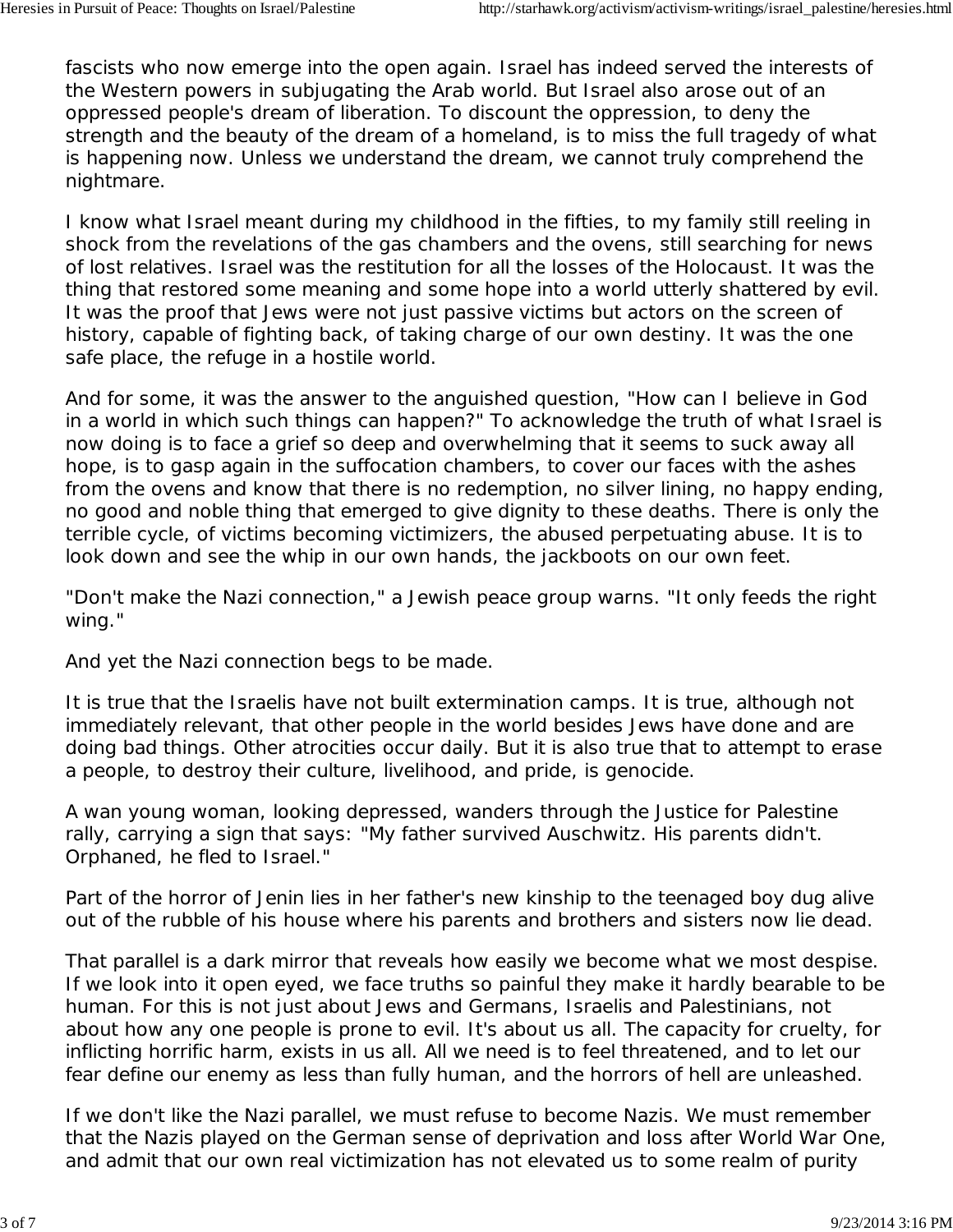and eternal innocence. We can grow beyond the propaganda we were taught and the myths of our childhood and the comfort of our chosenness, and see the Palestinians as the full human beings that they are. Even if to do so seems to require us to walk out again into the wilderness with no outstretched hand nor hope of a promised land to guide us.

For if we admit the Palestinians' full humanity, if we admire their knowledge and appreciate their culture and cherish their children, then all the justifications of conquest fall away. No God, no superior virtue or inherent right, has granted us dominion. We have the land because we were able to take it.

And while that admission might seem to threaten Israel's very right to exist, it is not nearly as much of a threat as clinging to the justifications and rationalizations that prevent us from seeing the Other as human.

For full human beings placed in a situation of utter despair may turn to suicide bombs and retribution. Human beings, humilated beyond bearing, may turn to revenge. But full human beings are not mindless agents of hate. Given hope and dignity and a future to live for, human beings will tend to choose life. And full human beings can be reasoned with, bargained with, made peace with.

The wilderness, the desert, has always been the place where our people have heard the still, small voice of God.

Religion is supposed to call us away from our most brutal possibilities, to challenge us to act from compassion and love. Right now in the Middle East, religion is not doing its job.

I know well that to equate the actions of the Israeli government with Judaism is to risk feeding anti-Semitism and to erase the great spectrum of political and spiritual diversity that exists in the world Jewish community. And yet the question of Israel cannot be separated from Judaism. Our prayers for rain are timed to coincide with cloudbursts over the Sea of Galilee. We count the 'omer', the successive gathering in of the harvest from ancient fields bordering the Jordan. Fundamentalist Jews have established the contested settlements in the Occupied Territories and resist any concessions to the Palestinians. And the mainstream Jewish community stands firmly behind the Israeli government's rule of force.

The current crisis represents a great spiritual crisis within Judaism. I write as an admitted heretic, yet it's clear to me that the Orthodoxies of all three Great Religions, along with atheists, pragmatists and secularists of many political persuasions, are embroiled in a blasphemy that far outweighs any naked dancing around a bonfire. They are united in the worship of the God of Force.

The God of Force says that force is the ultimate answer to every dilemma, the resolution of every conflict, the 'only thing they understand.' The God of Force makes His appearances in the Old and New Testament, the Koran, and other sacred and secular scriptures. The God of Force licenses his agents to kill, unleashes the holy war, the jihad, the crusade, the inquisition. The God of Force says, "Go unto the land and kill all the inhabitants thereof."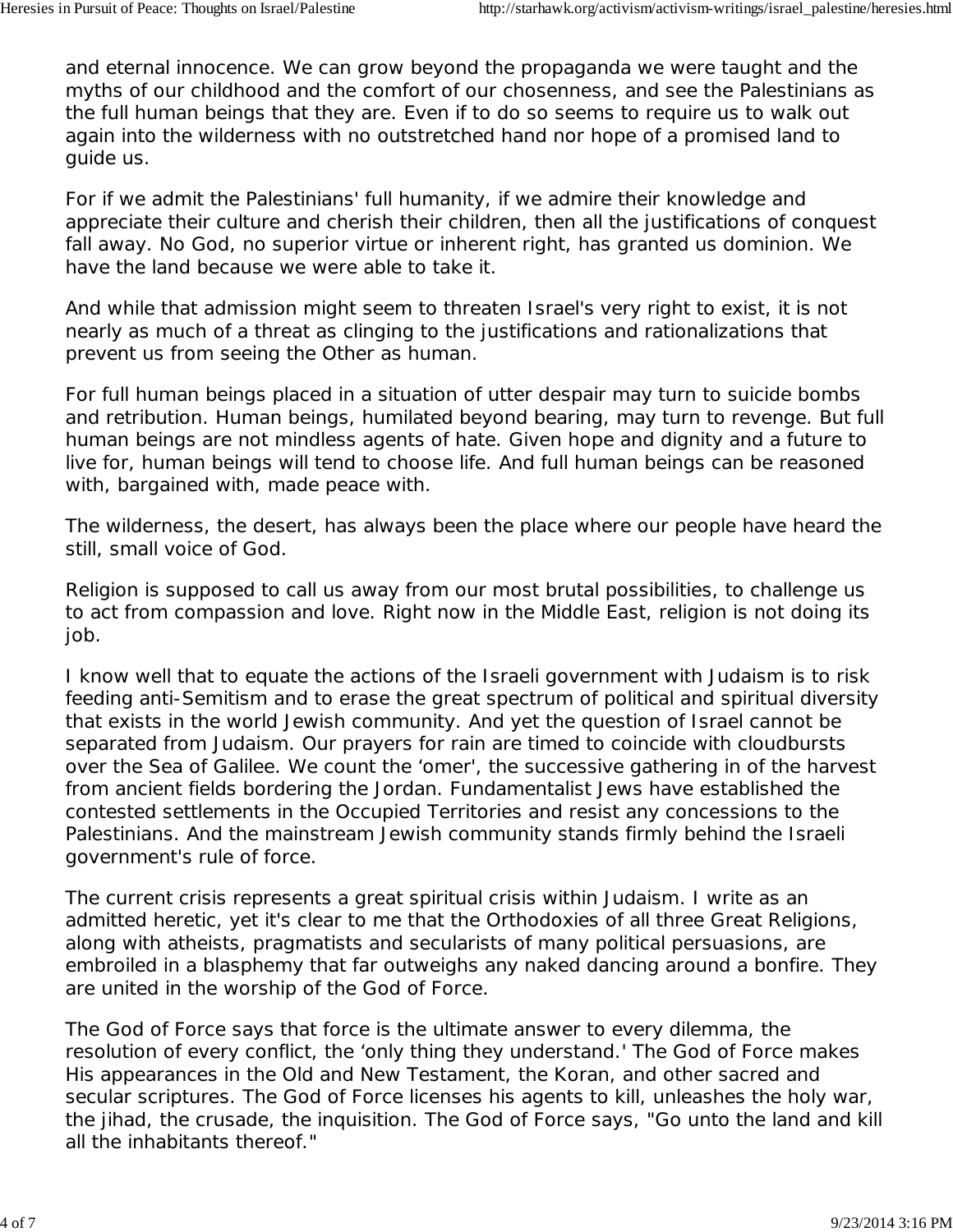Now, I'm a polytheist. I recognize many Powers, many constellations of energies and forces in the universe, that arise from a deep interconnectedness and unity but have their own flavors, characters and names. One advantage of being a polytheist is that you can choose your gods or goddesses, acknowledging that bloodthirsty and cruel powers exist, but turning resolutely away from them. When God tells you to commit some horrific atrocity, you have somewhere to go for a second opinion. But monotheism is, of course, the heart and essence of Judaism as it is of Islam and Christianity. I submit that the God of Force is incompatible with the oneness of God. For if God is one, s/he must by definition be God of All, not of any one people exclusively. He cannot simultaneously encourage callousness and cruelty and be Christ the God of Love, Allah the Merciful, or El Maleh Rahamim, God Who is Filled with Compassion. And if he chooses a people, he does it in the same spirit in which my partner confides to each of his four daughters that she is his favorite.

The current situation is a call both to God and to us to evolve. Judaism has always had within it a tradition of wrestling with God, as Jacob did with the angel, of arguing with God, as Abraham did when God wanted to destroy Sodom and Gomorrah. To see God as fixed, eternally and unchangingly rigid is indeed to worship a graven image. Instead, we might see God as a dynamic process in which we are cocreators of the world we inhabit. We are actively engaged in shaping who God becomes.

We are commanded not to make images of God because our human imaginations are always limited and will reproduce our own faults and lacks and prejudices. God the General, God the Ruler, God the King, God the Distributor of Real Estate, God the Avenger, God of Holy War, God of Punishment, Retribution and Revenge, God Who Favors One People Above All Others, may in reality be that very idol, that truncated image, we are told to turn from. The worst heresy of all may be to limit our conception of the great force of compassion that underlies the world.

Judaism can march lockstep with the Israeli authorities deeper into the domain of force. Israel could conceivably exterminate the Palestinians utterly, and that is the trend of the current policies. Nothing less will crush their aspirations for independence and freedom. A Jewish community that supported that final solution would lose its soul and any claim to moral authority. An Israel that carried out the genocide would be no fit homeland for any person of conscience. The dream of Israel would become an utter and complete horror show. And genocide would not bring security to Israel: it would simply inflame the hatred of the entire Arab world and jettison the rest of the world's support. Given all the nuclear weapons floating around in the Middle East, that road is likely to lead straight to the fulfillment of Christian prophecies of apocalypse.

One of the agonies in the current crisis is that nobody seems to have much hope or vision of how to resolve it. We can see where the road leads, but we don't know how to step off of it.

"If only the Palestinians would practice nonviolence, embrace the principles of Gandhi and King," I hear from some of my Jewish allies.

Of course, there are Palestinians, and Israelis, and many others who have stepped forward to be a nonviolent presence in refugee camps, who have accompanied ambulances and attempted to deliver medical supplies, who have written their own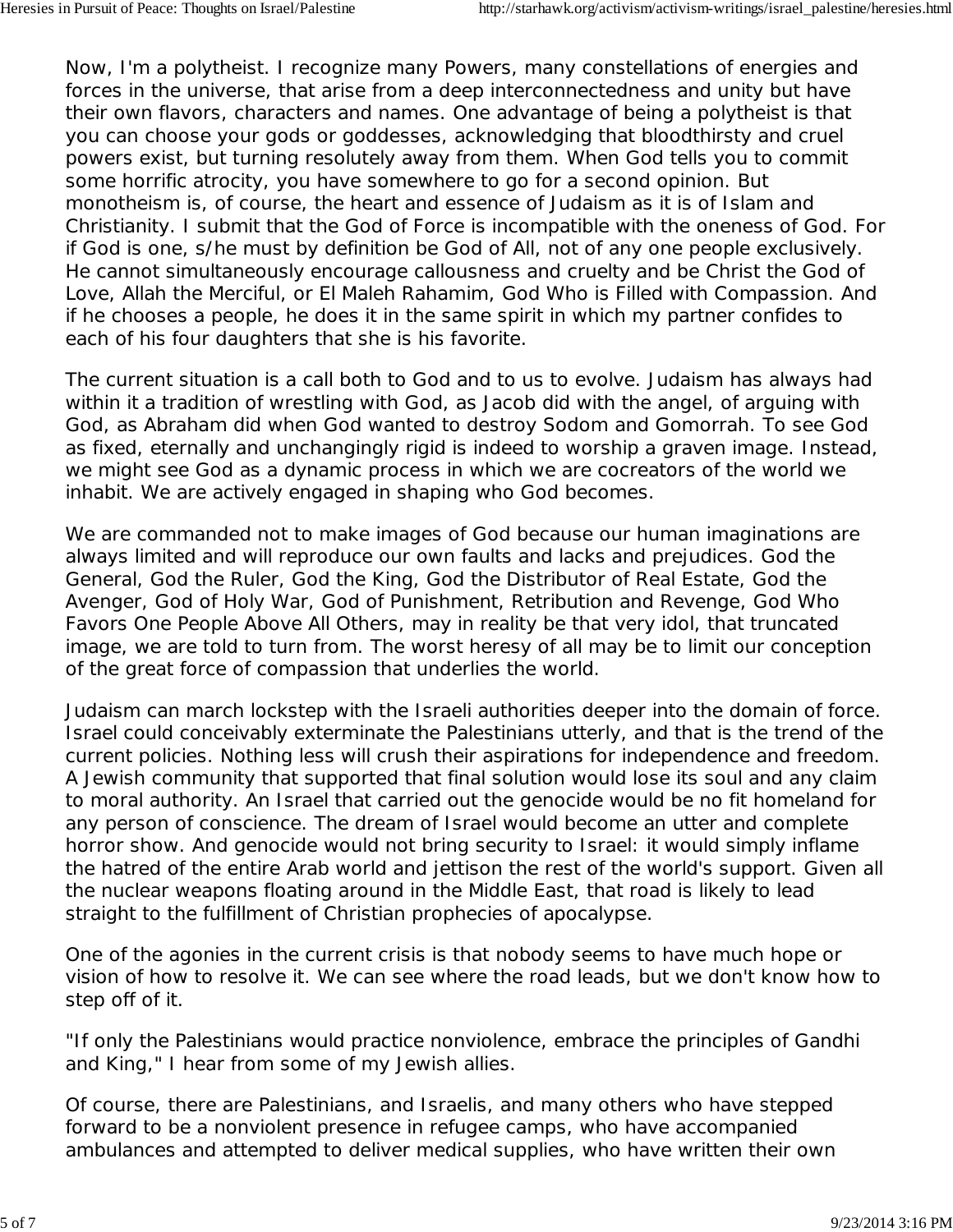eyewitness accounts and spoken their truth.

But I find myself thinking "Wouldn't it be quicker if Gandhi or King reappeared among the Israeli leadership and their supporters? Are they not in an even better position to change this situation?"

If the Israeli leadership were to abandon the idea that force will resolve this conflict in any positive way whatsoever, the solution becomes stunningly, obviously clear. Any mind not clouded by fear or hate or self righteousness or utter religious certainty can see it in ten minutes of serious thought:

The Palestinians need their own state. And it needs to be a viable, coherent state with the potential for prosperity and beauty, not a Bantustan, not a few scraps of unwanted land the Israelis have decided to discard. A Palestine of milk and honey, of bread and roses, of the vine and the fig tree, of olive groves and red anemones, of health clinics and universities, of a new renaissance of Arabic culture, science, learning and art. Anything less will be an eternal festering sore, and there will be no peace.

An Israel that gave up the delusion that force will win all of Israel's demands while conceding the Palestinians nothing might recognize that a flourishing and happy Palestine would be Israel's best security measure, might even become her closest trading partner, best friend. Such a Palestine would offer its youth a better future than becoming human bombs. It is utterly in the best interests of Israel to nourish and support and foster the creation of the Palestinian state, to be surrounded by friends instead of enemies. And while that might seem impossible at the moment, consider the friendly relations between the U.S. and our former deadly enemies, Germany and Japan.

Those who love and care for Israel need to stand with her true interests now, by demanding an end to the occupation, the dismantling of the settlements, by calling for the intervention of a neutral, peacekeeping force, and by pressuring the United States government to stop covertly supporting and funding Israeli aggression.

The grip of the God of Force is strong, so strong that even though we can clearly see what the solution might be, we may despair at actually bringing it about. To pry that grip loose, we need to use all the tools of political activism, from writing letters and making phone calls to demonstrating, doing nonviolent civil disobedience, or even joining the peace witnesses on the front lines.

On a spiritual level, we can look into the dark mirror that reveals our own prejudices and reject them. We can believe that the force of intelligent, embodied love, as feminist thealogian Carol Christ describes the Goddess, is indeed stronger than stupid, disembodied hate.

One last Pagan heresy is the belief that we can prod a sluggish God into producing a miracle or two, by performing an action with conscious, focused intention.

So, as a spell for peace, make peace with someone you think you can't make peace with. Notice what resistance arises even at the thought, how you build your case against your enemy, how you marshall your allies and ready your weapons. Note what it takes to give them up, what you must sacrifice and what you gain.